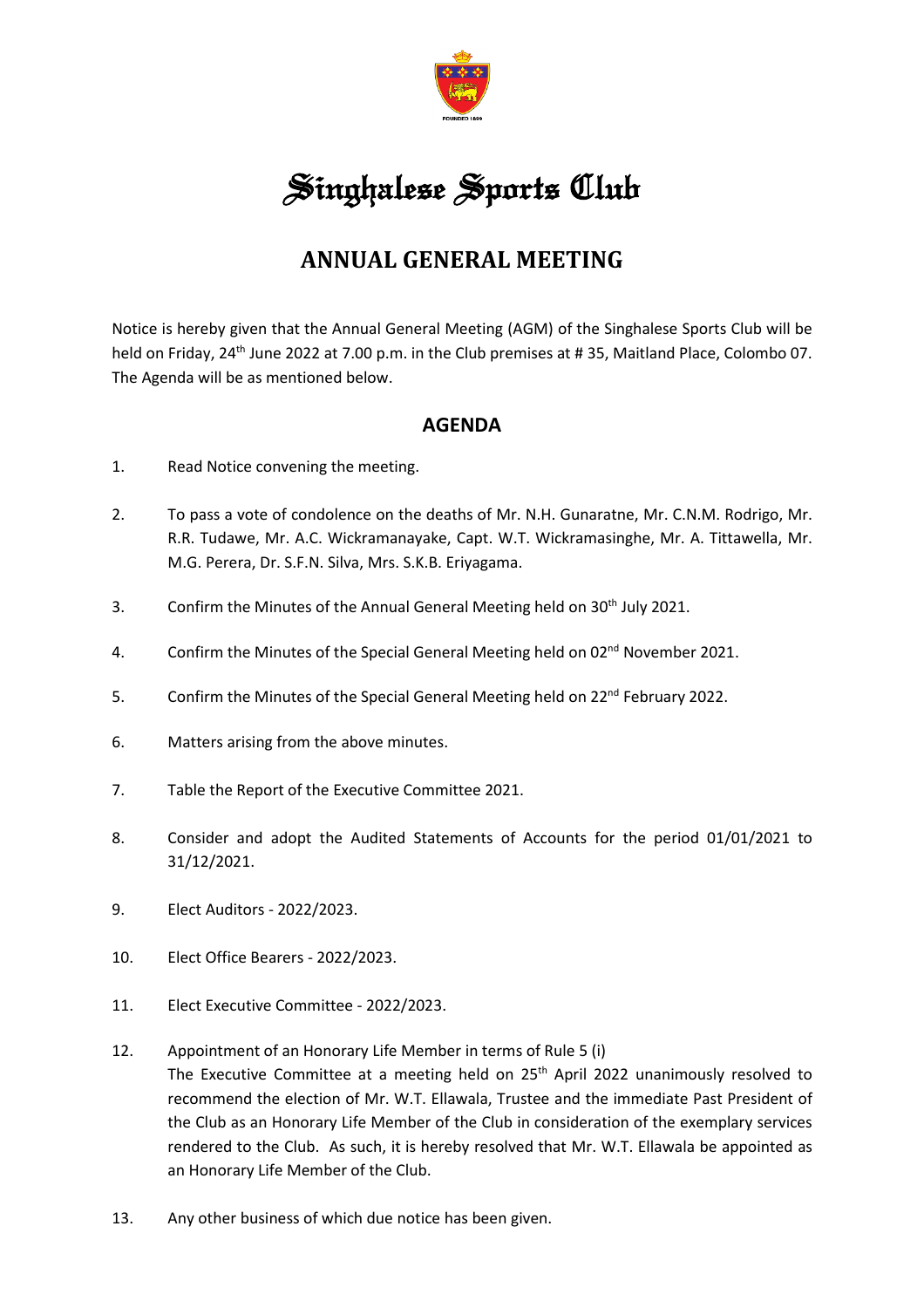By order of the Executive Committee.

Vasantha Wijesekera - Honorary Secretary 30th May 2022.

**NB: Due to the prevailing situation in the country the Notice of AGM and printed copies of the Annual report will not be posted to individual Members. The Annual report will be available for perusal Online/Club Office/Website. However, should a member require a printed copy he/she should secure same from Club Office.**

## **ANNUAL GENERAL MEETING**

Further to the notice convening the Annual General Meeting to be held on Friday, 24<sup>th</sup> June 2022, please note the following:

- Rule 14 (i) The Executive Committee Members and the Office Bearers shall be elected at the Annual General Meeting of the Club and shall hold office until the next Annual General Meeting but shall be eligible for re-election.
- Rule 14 (ii) The outgoing Office Bearers and the Executive Committee may recommend to the members, names of five (5) members for election as Office Bearers and names of ten (10) members for election as members of the Executive Committee for the ensuing year. The recommendations of the outgoing Executive Committee shall be posted on the Notice Board of the Club at least ten (10) clear days prior to the date of the Annual General Meeting.

Rule 14 (iii) Names of other eligible members for election as Office Bearers or as Members of the Executive Committee may be proposed and seconded in writing by a Honorary Life Member, a Life Member, an Ordinary Member or by an Outstation Member over the age of 24 years and who has had a continuous period of 07 years of voting rights.

> The Proposer and the Seconder at the time of proposing or seconding should be a member for a continuous period of at least ten (10) years.

> All nominations should be forwarded to the Honorary Secretary not less than fourteen (14) clear days prior to the Annual General Meeting. The written consent of such member shall be attached.

> The name of contestants together with the names of the Proposer and Seconder of each contestant and the office for which election is sought, shall be posted on the Notice Board of the Club at least ten (10) clear days prior to the date of the Annual General Meeting.